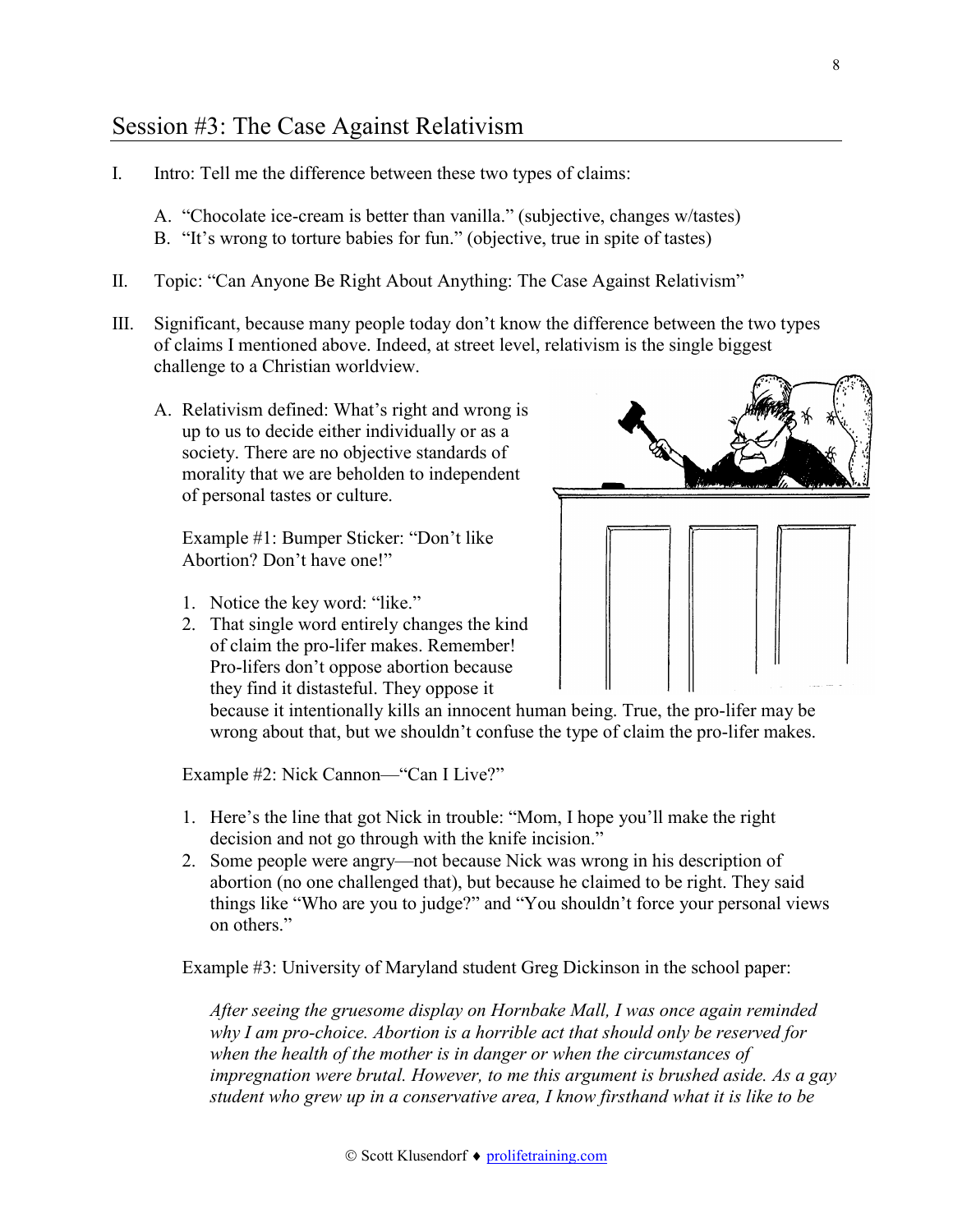*judged, harassed, humiliated and denied the basic rights to marry the one I love and have a family. These are rights that I feel are universal, but conservative moralists have denied me of them. This is why I have developed an unwavering, uncompromising belief that personal morals must be kept personal, because no matter how strong my personal beliefs are, I would never have my moral convictions pressed upon another person. Our entire society is built on choice, and it is this freedom of choice that must be respected and preserved.*

Example #4: The re-definition of "tolerance"

- 1. Classic view of tolerance: I think you idea is mistaken, but I will tolerate you expressing your view and making your case. The classical view tolerates persons as being equally valuable, but rejects the claim that all ideas are so. Indeed, the very concept of tolerance presupposes I think you are wrong. Otherwise, I'm not tolerating you. I'm agreeing with you!
- 2. Current view of tolerance: All ideas are equally valid, especially in religion and ethics. Don't you dare claim your idea is superior to some one else's idea, especially in religion and ethics. (Hence, the popular bumper sticker, "Celebrate Diversity.)
- B. Three types of Relativism (as noted by Beckwith, Koukl, Smith):
	- 1. *Society-Does Relativism*: Claim—The absence of consensus means an absence of truth. Yet how does it follow that because people disagree, nobody is right? People once disagreed on slavery—did that mean nobody was correct? Society Does Relativism is descriptive not proscriptive. That is, it only describes what cultures do, not what they *ought* to do. Moreover, if the presence of disagreement means there are no objective truths, the relativists own claim is falsified. After all, nonrelativists disagree with relativists!
	- 2. *Society-Says Relativism*: Claim—Each society determines right and wrong for itself. What's right for one society may not be right for another. Morality is reduced to a social contract and is determined by popular consensus. But if this is true, there can be no such thing as an immoral society or an immoral law. If a particular society chooses to enslave women or practice racial genocide, who are we, as outsiders, to judge? Indeed, the Nazis used this very defense at the Nuremberg Trials, claiming they had merely followed orders within the framework of their own legal system, one that varied from outside nations. Moreover, if society is the final measure of morality, then all of its judgments are moral by definition. Those who oppose those judgments—that is, moral reformers like Martin Luther King Jr. and Ghandi—are therefore immoral. Society cannot be improved, only changed.
	- 3. *I-Say Relativism*: Claim—Morality is up to the individual. I determine right and wrong for myself, meaning no one has a right to judge me. Problem is, if "I Say" relativism is true, there can be no such thing as an immoral individual.